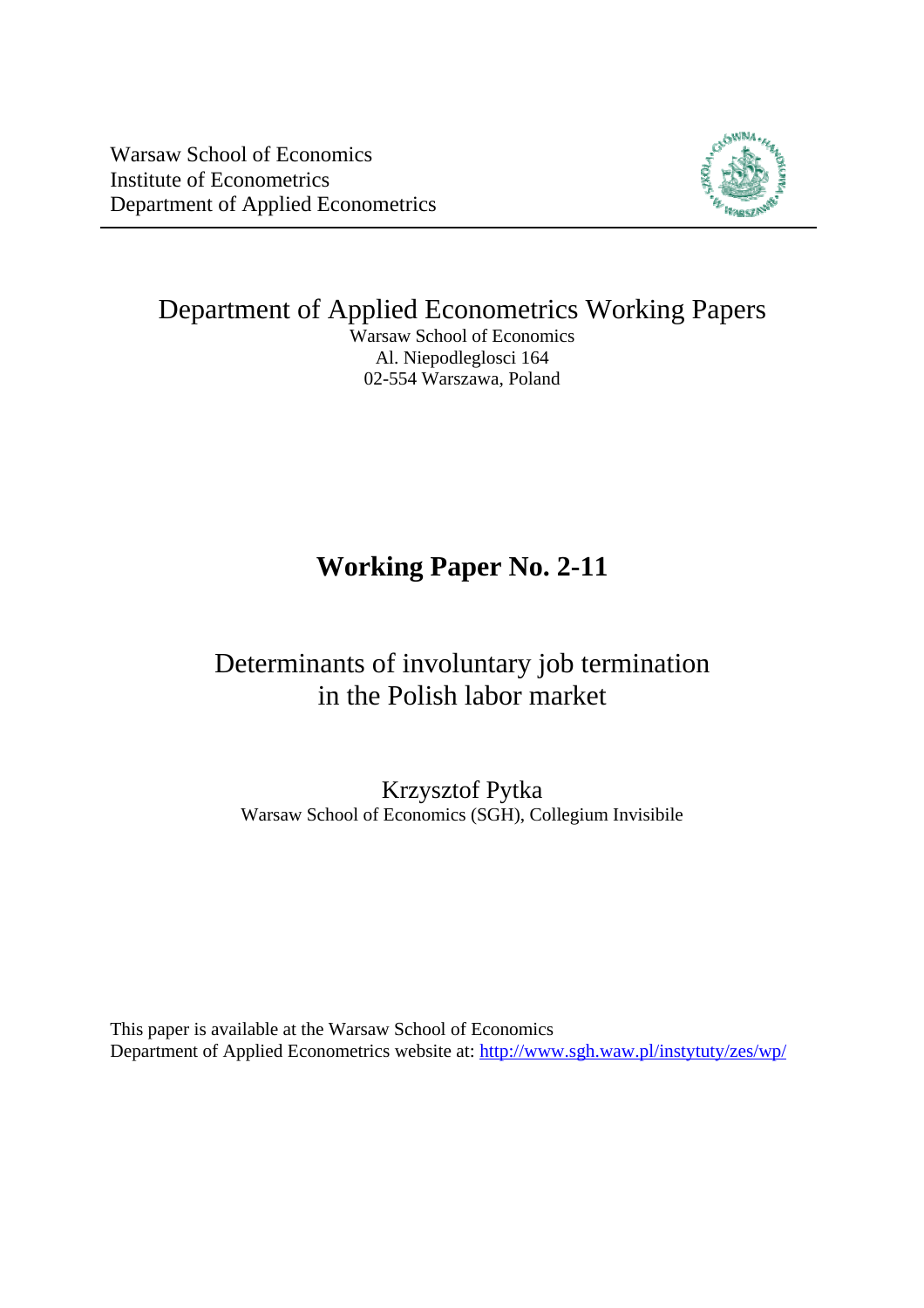# Determinants of Involuntary Job Termination in the Polish Labor Market

Krzysztof Pytka<sup>∗</sup>

April 11, 2011

#### Abstract

The intention of this article is to evaluate the exogenous dismissal probability for a certain worker depending on her characteristics for the Polish labor market. To model this phenomenon I considered a range of count data models. In the analysis the data from the Polish General Social Survey of 2008 was used. Covariates explaining a number of unemployment spells were selected in the spirit of the human-capital theory. In the course of the study existence of intransferable firm-specific human capital across employers and depreciation of the human capital acquired through learning by doing have been empirically confirmed. The conducted analysis may be considered the first step in the calibration of a job-search model with heterogeneous agents.

Keywords: Involuntary Unemployment, Count Data Models, Job Search JEL Code: J63, J64

<sup>∗</sup>Warsaw School of Economics (SGH), Collegium Invisibile; e-mail[:K.Pytka@ci.edu.pl](mailto:K.Pytka@ci.edu.pl)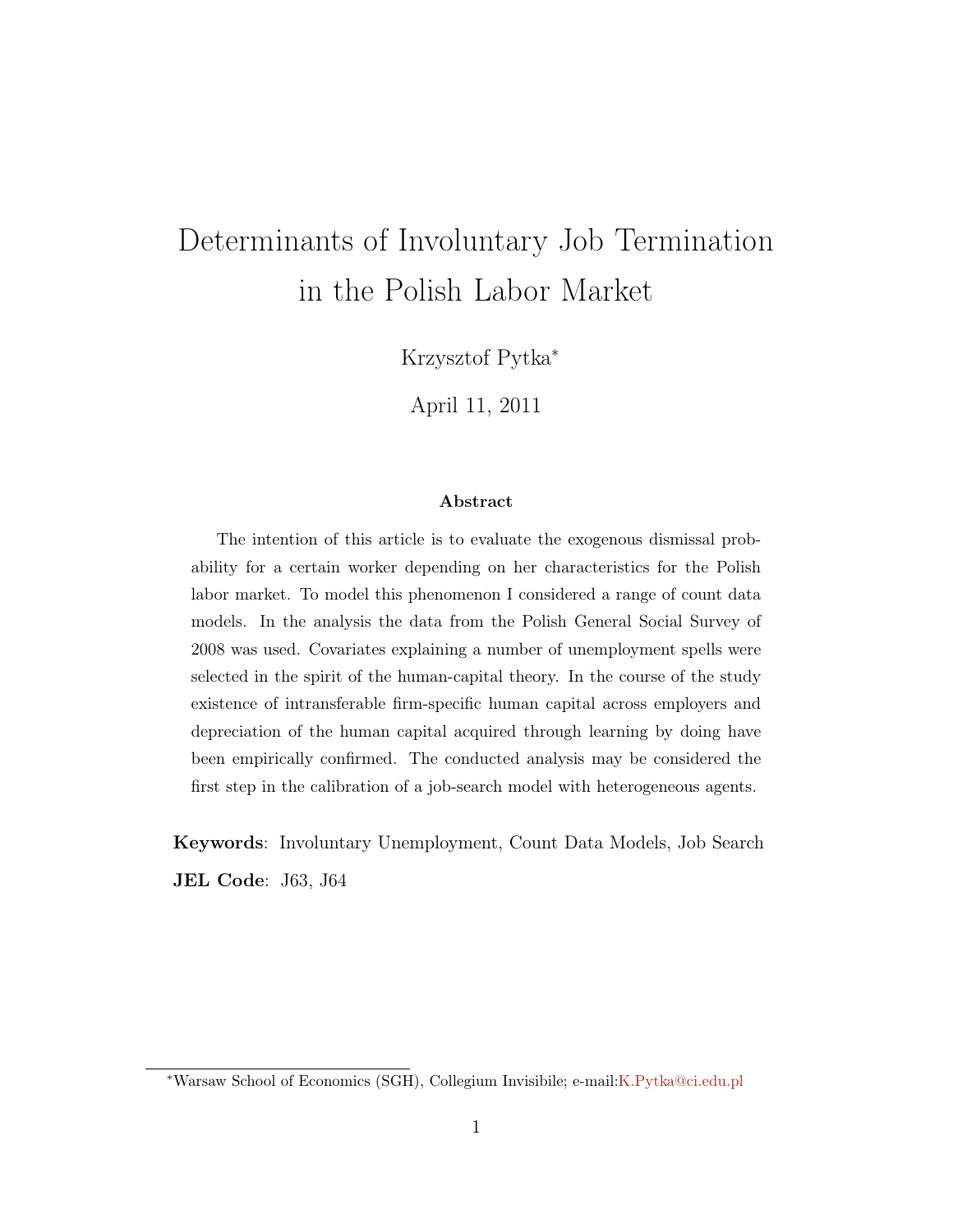#### 1 Motivation

Everyone is one-of-a-kind. It may sound like a very bad cliché in the real world but in the contemporary economic theory the problem of heterogeneity amongst agents interests an increasing number of economists. Theoretic models augmented with heterogeneous agents may offer new qualitative conclusions (e.g. [Burdett and](#page-17-0) [Mortensen,](#page-17-0) [1998\)](#page-17-0) and may describe real economies more precisely. This remark concerns job-search models as well. Job-search models are an important part of state-of-the-art labor economics and are commonly used nowadays.

The intention of this article is to furnish with the exogenous dismissal probability for a certain worker depending on her characteristics for the Polish labor market. The job-separation probability is one of the key elements in the fundamental reservation wage equation [\(Burdett and Mortensen,](#page-17-1) [1980\)](#page-17-1). The estimation of this parameter would pose a contribution into calibration of the job-search model with heterogeneous workers for the Polish economy.

In the course of the analysis I decided to model the dismissal probability in the spirit of the human capital theory [\(Mincer,](#page-18-0) [1962;](#page-18-0) [Becker,](#page-17-2) [1962\)](#page-17-2). Initially, this theory was developed to explain salary dispersion between workers. Nonetheless, the probability of being laid off can be perceived as a sort of nonpecuniary fringe benefits, which (like wages) depend on the accumulated human capital of a certain employer. Therefore, in the study such variables as overall experience, tenure at the current/last workplace, or years of education were selected to be explanatory.

To model the examined phenomenon I decided to use count-data models. This is motivated by the available data, which is from Polish General Social Survey of 2008 [\(Cichomski, Jerzy, and Zielinski,](#page-17-3) [2009\)](#page-17-3). Admittedly, duration models are more common for this purpose. However, both classes of models are equivalent to each other [\(Winkelmann and Boes,](#page-18-1) [2006\)](#page-18-1).

The plan of the paper is as follows. In section [2](#page-3-0) there is a description of the used data set. In section [3](#page-9-0) an estimation strategy is laid out briefly. Section [4](#page-9-1) is dedicated to presentation of the empirical results. In the last section I outlined the conclusions of the conducted analysis.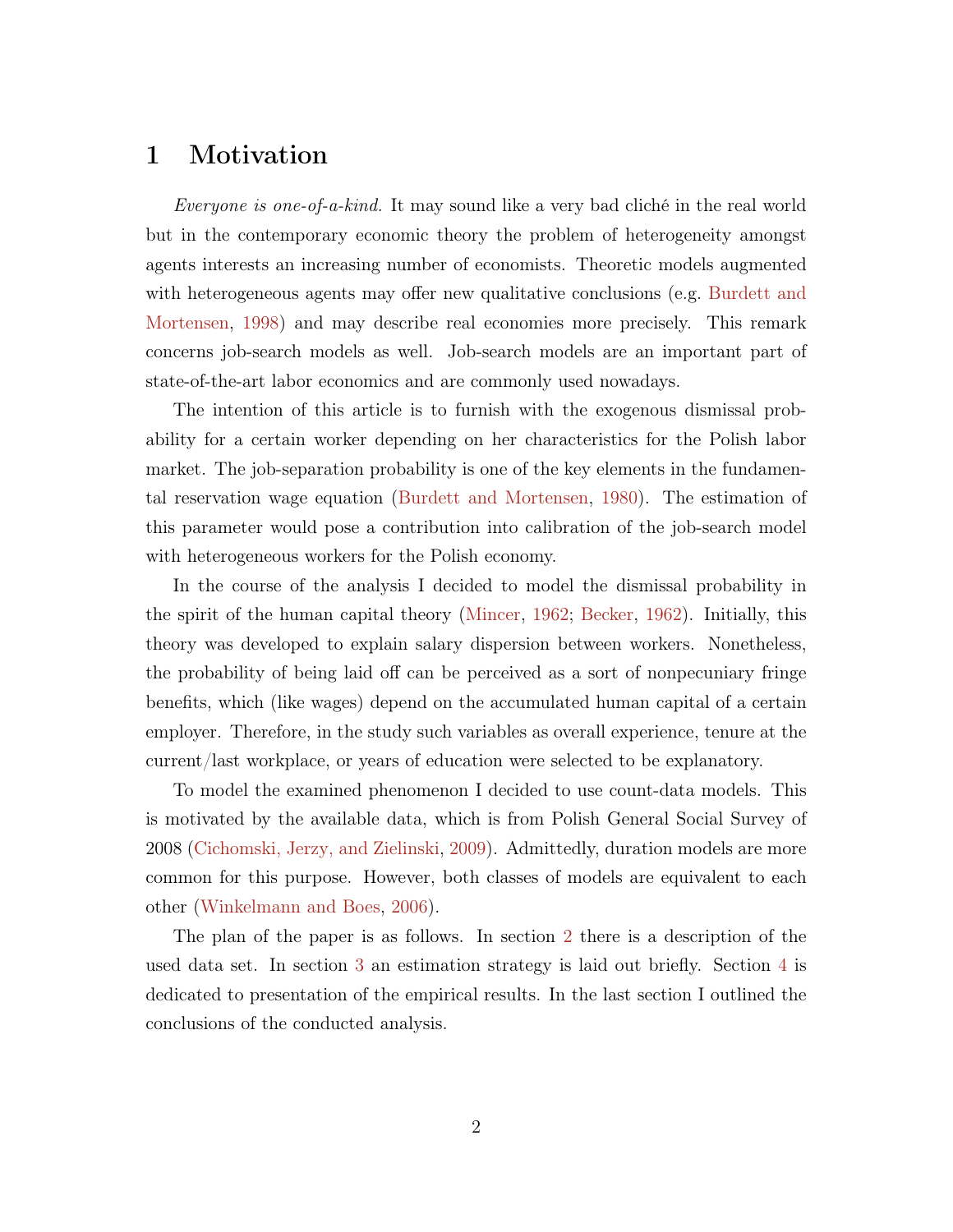### <span id="page-3-0"></span>2 Data Description

In the course of the analysis I used data from the Polish General Social Survey of 2008 [\(Cichomski, Jerzy, and Zielinski,](#page-17-3) [2009\)](#page-17-3). The survey is the statutory research of the Institute for Social Studies, Warsaw University (ISS UW). Its structure is integrated with International Social Survey Programme and partly consistent with similar surveys conducted in other countries, such as General Social Survey (GSS, National Opinion Research Center, University of Chicago) and a German program of national social surveys (ALLBUS, Zentrum fur Umfragen, Methoden und Analysen, Mannheim).

I included information on all respondents who were employed at least for one month in the last 10 years and belonged to the total labor force while the survey was made. The first restriction is motivated by the obvious fact that a person unemployed through the whole period of the observation cannot be laid off. The latter is imposed by a character of the collected data. The survey provides information only on (total) unemployment duration and dropping all observations outside the work force while the survey I reduced a probability of including units who are not actively participating in the labor market. A time scope of the sample is limited to 1997–2008. For this period all the data used was available. Besides, a deeply transient character of the Polish economy in the first half of the 1990's seems to constitute an ample premise to exclude this period from the study as well. In the sample there were eventually 3,156 observations.

A number of unemployment periods is the dependent variable, which embodies involuntary job separations. This is quite a standard manner for measurement of this phenomenon (e.g. [Börsch-Supan,](#page-17-4) [1990;](#page-17-4) [Winkelmann and Zimmermann,](#page-18-2) [1998;](#page-18-2) [Topel](#page-18-3) [and Ward,](#page-18-3) [1992\)](#page-18-3). Fig. [1](#page-5-0) presents histograms of the examined variable, employment duration and a relation between them. The importance of employment duration for the analysis was explained in section [3.](#page-9-0)

Table [2](#page-6-0) presents a set of covariates used in the study. Years of education in the model aim at seizing a level of human capital accumulated through Mincerian investments. Experience at the current workplace for the employed and at the last workplace for the unemployed is to control human capital acquired through *learning*-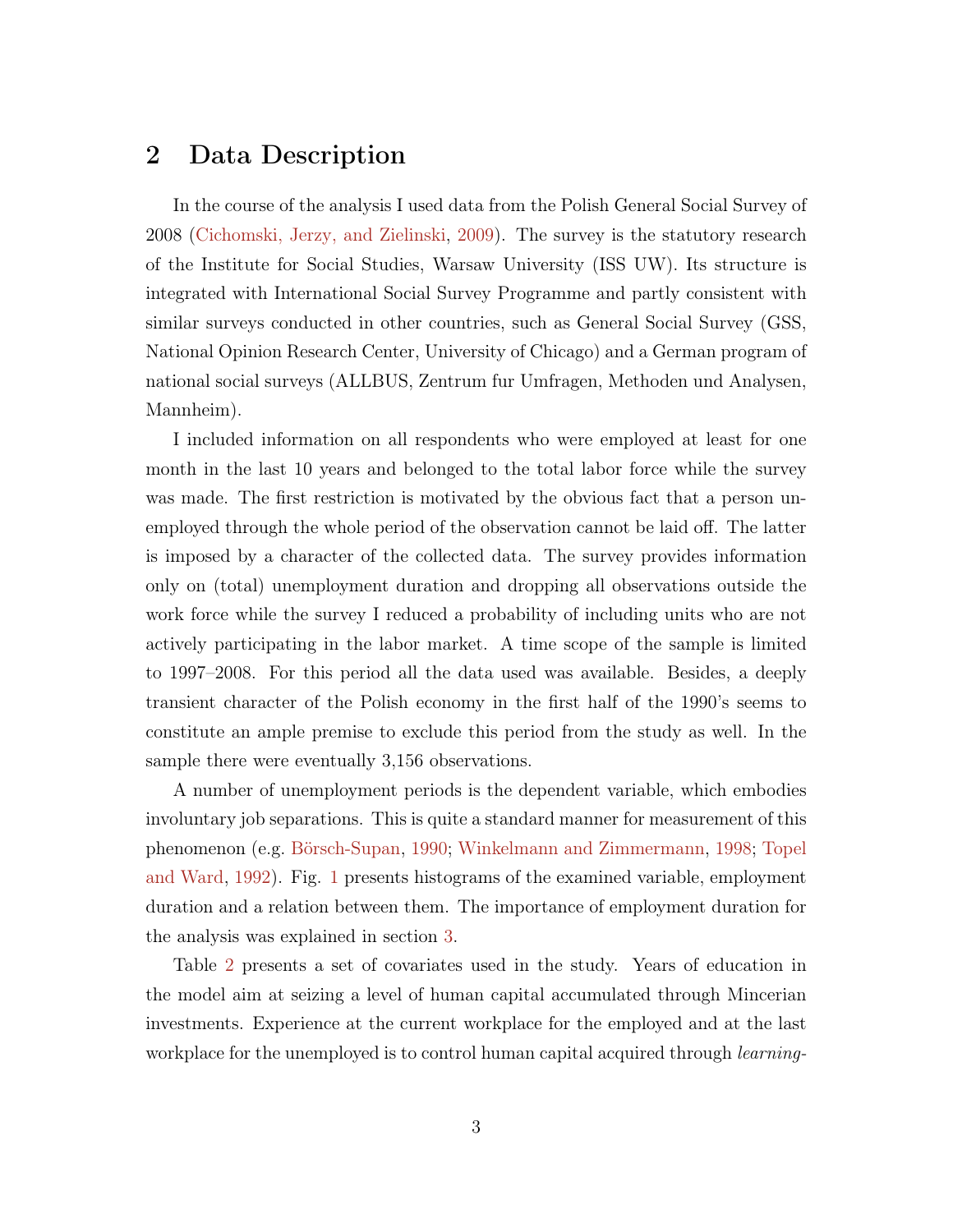| Unemployment spells | 1997           | 1999             | 2002           | 2005         | 2008             |
|---------------------|----------------|------------------|----------------|--------------|------------------|
| $\boldsymbol{0}$    | 506            | 410              | 445            | 213          | 221              |
| $\mathbf{1}$        | 160            | 145              | 216            | 87           | 80               |
| $\overline{2}$      | 67             | 78               | 99             | 60           | 36               |
| 3                   | $30\,$         | 36               | 59             | $30\,$       | 31               |
| $\overline{4}$      | 9              | 10               | 25             | 10           | $\,6$            |
| $\overline{5}$      | 3              | $8\,$            | 12             | 8            | 13               |
| 6                   | $\overline{2}$ | $\overline{4}$   | $\overline{4}$ | 3            | $\overline{4}$   |
| $\overline{7}$      | $\overline{0}$ | $\mathbf{1}$     | $\mathbf{1}$   | $\mathbf{1}$ | $\mathbf{1}$     |
| 8                   | $\overline{0}$ | $\overline{2}$   | $\overline{4}$ | $\mathbf{1}$ | $\boldsymbol{3}$ |
| 9                   | $\overline{0}$ | $\boldsymbol{0}$ | $\mathbf{1}$   | $\mathbf{1}$ | $\overline{0}$   |
| 10                  | $\overline{0}$ | $\mathbf{1}$     | 5              | $\mathbf{1}$ | $\mathbf{1}$     |
| 11                  | $\overline{0}$ | $\overline{0}$   | $\overline{0}$ | $\mathbf{1}$ | $\overline{0}$   |
| 12                  | $\overline{0}$ | $\boldsymbol{0}$ | 1              | 0            | $\boldsymbol{0}$ |

Table 1: Unemployment spells amongst pollees from 1997 through 2008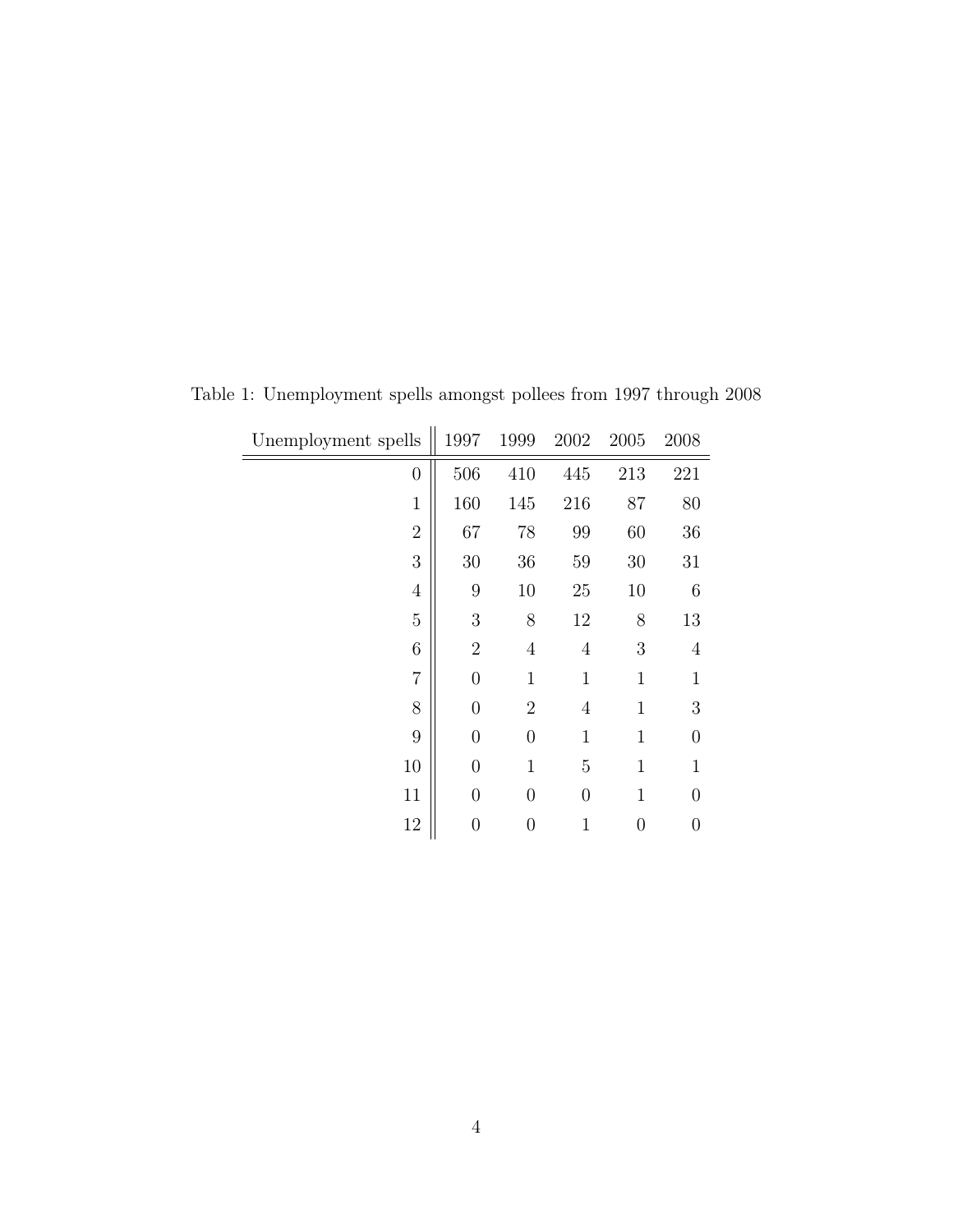<span id="page-5-0"></span>Figure 1: Unemployment spells number histogram vs. employment duration histogram



Source: Own computation

 $by\text{-}doing.$  I decided to distinguish last job experience between the employed and unemployed so as to measure *firm-specific* human capital, which is not transferable across employers. Apart from the mentioned covariates dummy variables identifying gender and voivodeships were included in the study.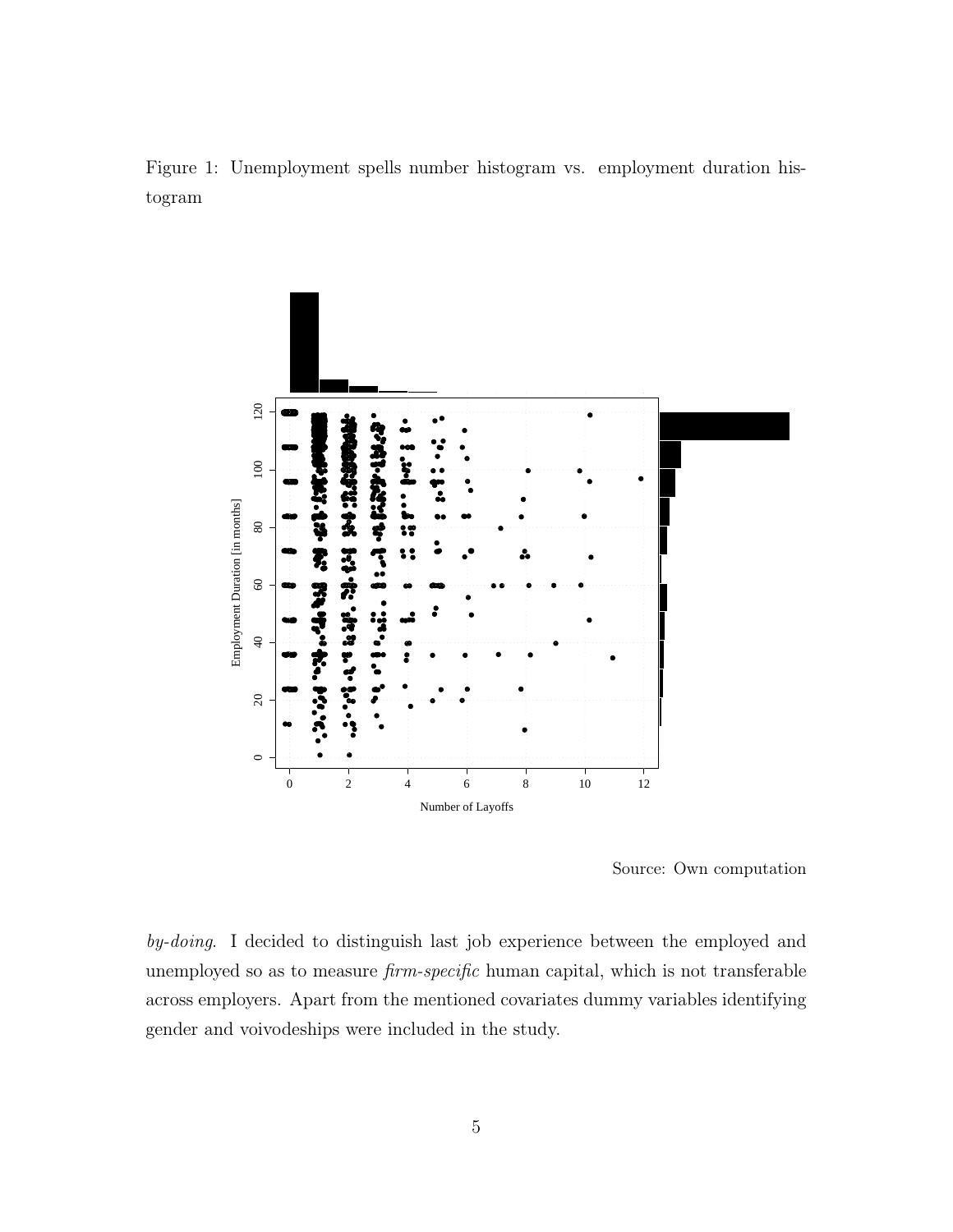| Set of dummies identifying one of 16 voivodeships. Reference category: |
|------------------------------------------------------------------------|
|                                                                        |
|                                                                        |

<span id="page-6-0"></span>Table 2: Variable descriptions

#### 3 Estimation Strategy

 $\mathbf{I}$ 

In the literature of empirical labor economics duration models are used traditionally for calibrating job-search models [\(French and Tabe,](#page-17-5) [2010;](#page-17-5) [Eckstein and van den](#page-17-6) [Berg,](#page-17-6) [2007;](#page-17-6) [Flinn,](#page-17-7) [2002\)](#page-17-7). Nonetheless, because the data did not enable to conduct such an analysis I decided to estimate a count-data model instead. As [Winkelmann](#page-18-1) [and Boes](#page-18-1) [\(2006,](#page-18-1) p. 284) point out, in fact, both classes of models are actually equivalent to each other. They present the equation for the identity relationship between count-data and duration models. Both approaches are therefore equally correct to estimate individual job destruction probability.

Amongst count-data models the Poisson regression model is a benchmark for further improvements. To be eligible for using this model the following assumptions on the data generating process of the unemployment spells have to be made:

- <span id="page-6-1"></span>1. the proportionality of the likelihood for at least one occurrence of the event to the length of the time interval;
- 2. the probability of two or more occurrences can be neglected;
- 3. the numbers of occurrences in disjoint time intervals are independent.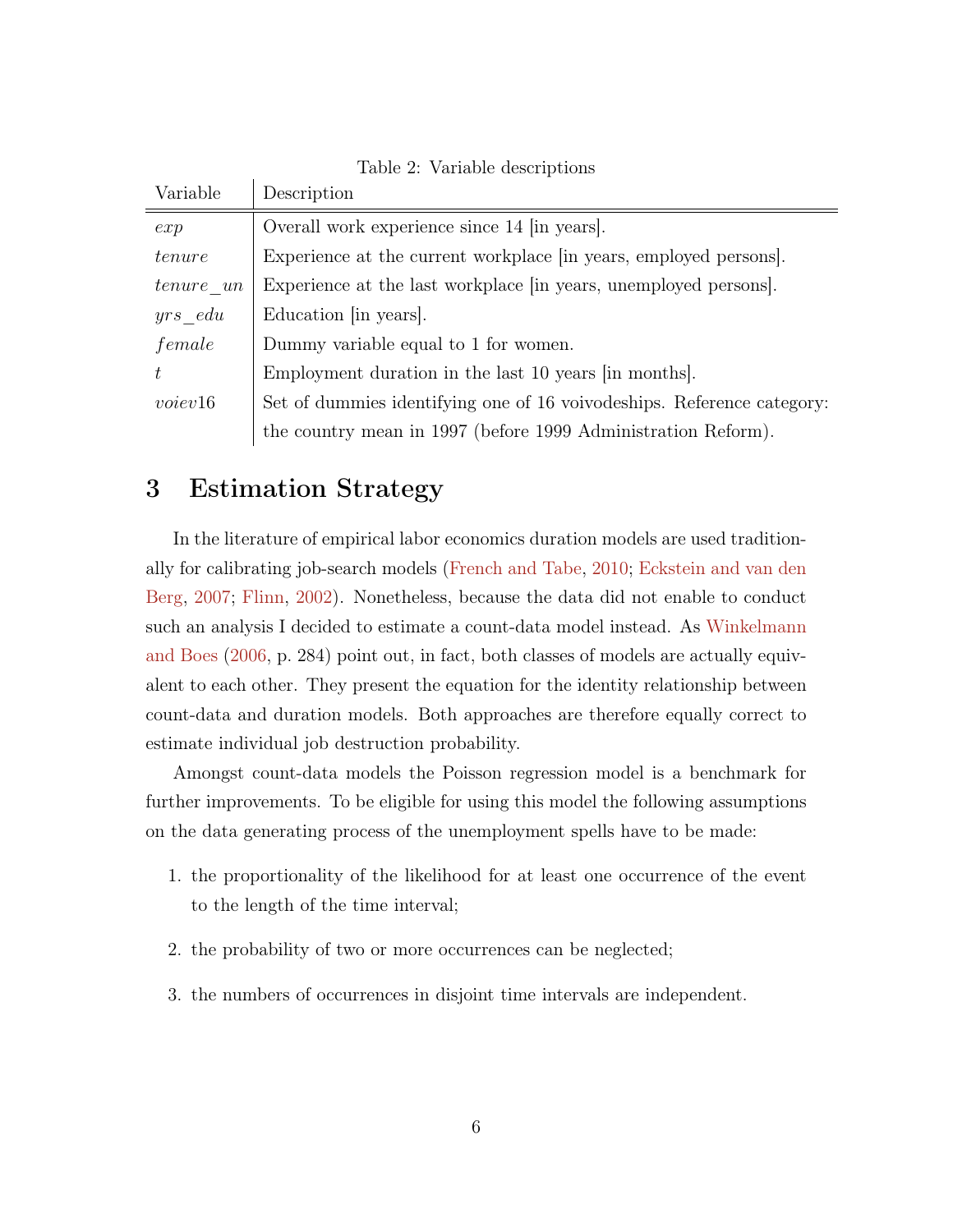For these conditions a number of occurrences in a fixed time interval is Poisson and its mean value y conditioned by covariates  $x$  can be conveyed by:

$$
\mathbb{E}(y|\mathbf{x}) = \exp(\beta' \mathbf{x}).\tag{1}
$$

The first complication in the study was that respondents varied in employment duration  $(t)$ . The standard Poisson models assume that the risk period is the same for all observations. It is quite obvious that an individual who was relatively longer employed had more 'opportunities' to be laid off than, for instance, an unemloyed one, whose dismissal probability amounts to simply zero. The problem of different exposure durations can be tackled by modelling a mean value per time interval, viz.

$$
\frac{\mathbb{E}(y|\mathbf{x})}{t} = \exp(\beta' \mathbf{x}).\tag{2}
$$

Following [\(Winkelmann,](#page-18-4) [2003\)](#page-18-4) I was allowed to make this transformation on the basis of the assumption [\(1\)](#page-6-1). At the stage of estimation I rearranged the formula to the following one:

$$
\mathbb{E}(y|\mathbf{x}) = (\beta' \mathbf{x} + \gamma \ln t). \tag{3}
$$

Both equations are equivalent to each other if a restriction  $\gamma = 1$  is made. However, as it is seen in fig. [1](#page-5-0) a relationship between a number of unemployment spells and employment duration is ambiguous. As mentioned before, a longer employment duration means more 'opportunities' to be laid off. On the other hand, an individual who is longer employed posses relatively more information on the labor market and she is better accommodated to any changes at the workplace. Therefore, it seems prudent not to make a restriction on  $\gamma$  to verify whether there is an additional impact of t other than a logarithmic exposure offset.

One of features of the Poisson distribution is equidispersion, which concerns in the equality of both the mean value and the variance, i.e.  $\mathbb{E}(y|\mathbf{x}) = Var(y|\mathbf{x})$ . In the literature [\(Greene,](#page-18-5) [2008\)](#page-18-5) it is stated that there may be two main sources of failure to meet this assumption: unobserved heterogeneity or an excess number of zeros.

If the first source of overdispersion occurs it can be solved by using NegBin models. It concerns in estimating one additional parameter accounting for the difference between the conditional expected value  $\mathbb{E}(y|\mathbf{x})$  and the conditional variance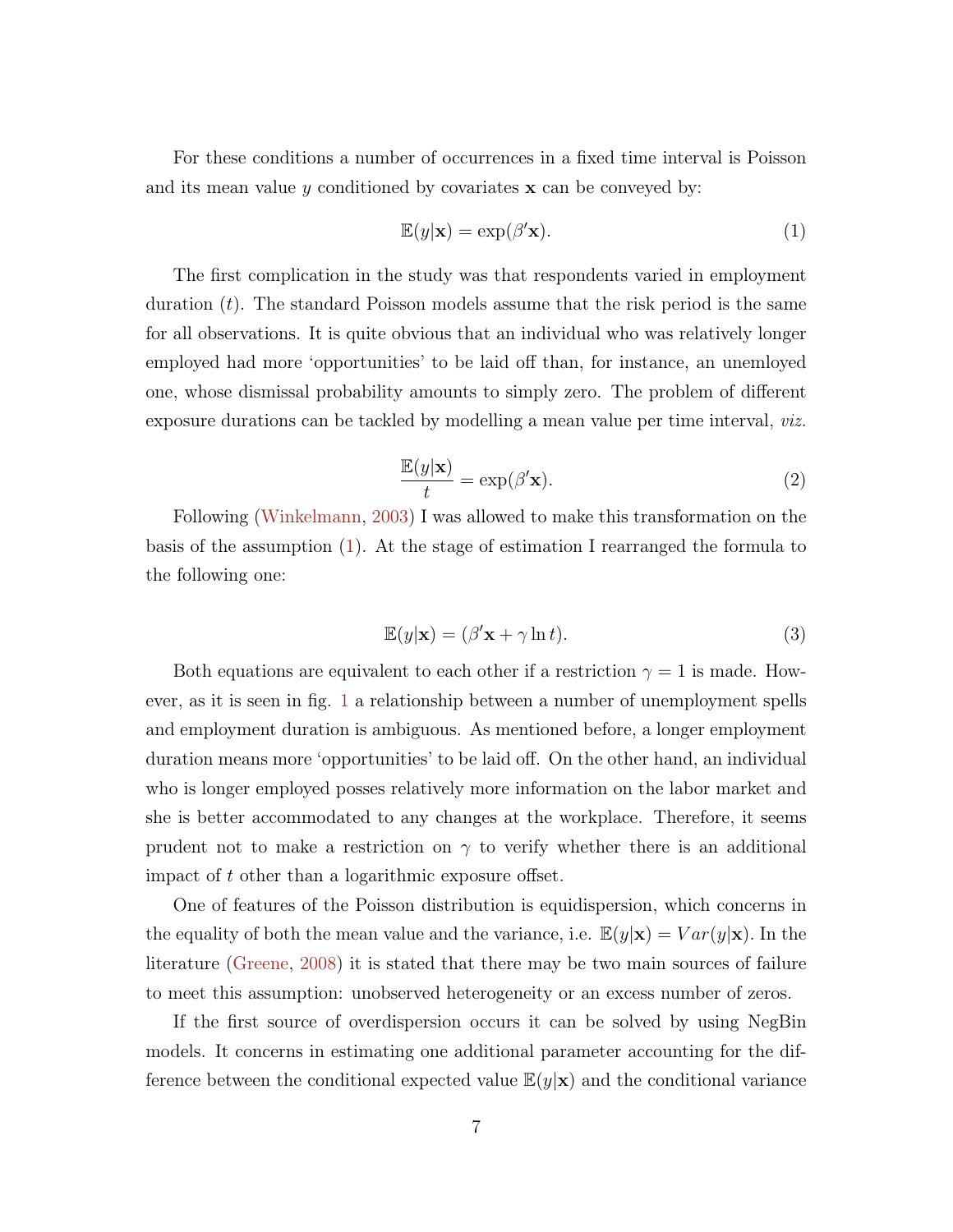$Var(y|\mathbf{x})$ . There are two variants of the model - NegBin I and NegBin II. In the course of the analysis I considered only NegBin II for its greater popularity [\(Greene,](#page-18-6) [2005\)](#page-18-6). In this model the additional parameter  $\theta$  is estimated for the following equation  $Var(y|\mathbf{x}) = \exp(\beta' \mathbf{x}) + \theta^2 [\exp(\beta' \mathbf{x})]^2$ .

An excess number of zeros may be another source of the overdispersion. If it occurs there is premise to have an inkling that the dependent variable is generated by a mixture of distributions. [Lambert](#page-18-7) [\(1992\)](#page-18-7) proposed a solution to this problem. In her zero-inflated Poisson model (ZIP) there are two data generating processes: one accounting for zeros values and a second accounting for a number of positive occurrences. In other words, she states that the variable is censored, i.e.:

$$
y = \begin{cases} 0 & \text{if } c = 1 \\ y^* & \text{if } c = 0 \end{cases}
$$
 (4)

Let  $\omega$  be the probability of  $c = 1$ , which is described by a binomial choice model. Then the probability function  $f(\cdot)$  of y can be presented as follows:

$$
f(y) = \omega d + (1 - \omega)g(y),\tag{5}
$$

where  $d = 1 - \min\{1, y\}$  and  $g(\cdot)$  is the probability function estimated from the Poisson regression model for individuals with a non-zero number of unemployment spells.

It is worth noting that one source of overdispersion does not exclude the other and both may coincide. In such a case [Greene](#page-17-8) [\(1994\)](#page-17-8) proposed to use the zeroinflated NegBin model (ZINB), which differs from the ZIP model with modelling the function  $g(\cdot)$  by the use of NegBin regression.

The Poisson regression and the ZIP model are nested against the NegBin model and the ZINB model, respectively. Therefore to infer on unobserved heterogeneity causing overdispersion I am allowed to use the Wald test. Nonetheless, [Greene](#page-17-8) [\(1994,](#page-17-8) p. 15-16) stresses out that the Poisson and the ZIP model are not nested against the NegBin. To choose between non-nested models I used Vuong test [\(Vuong,](#page-18-8) [1989\)](#page-18-8). The statistical inference procedure is depicted in fig. [2.](#page-9-0)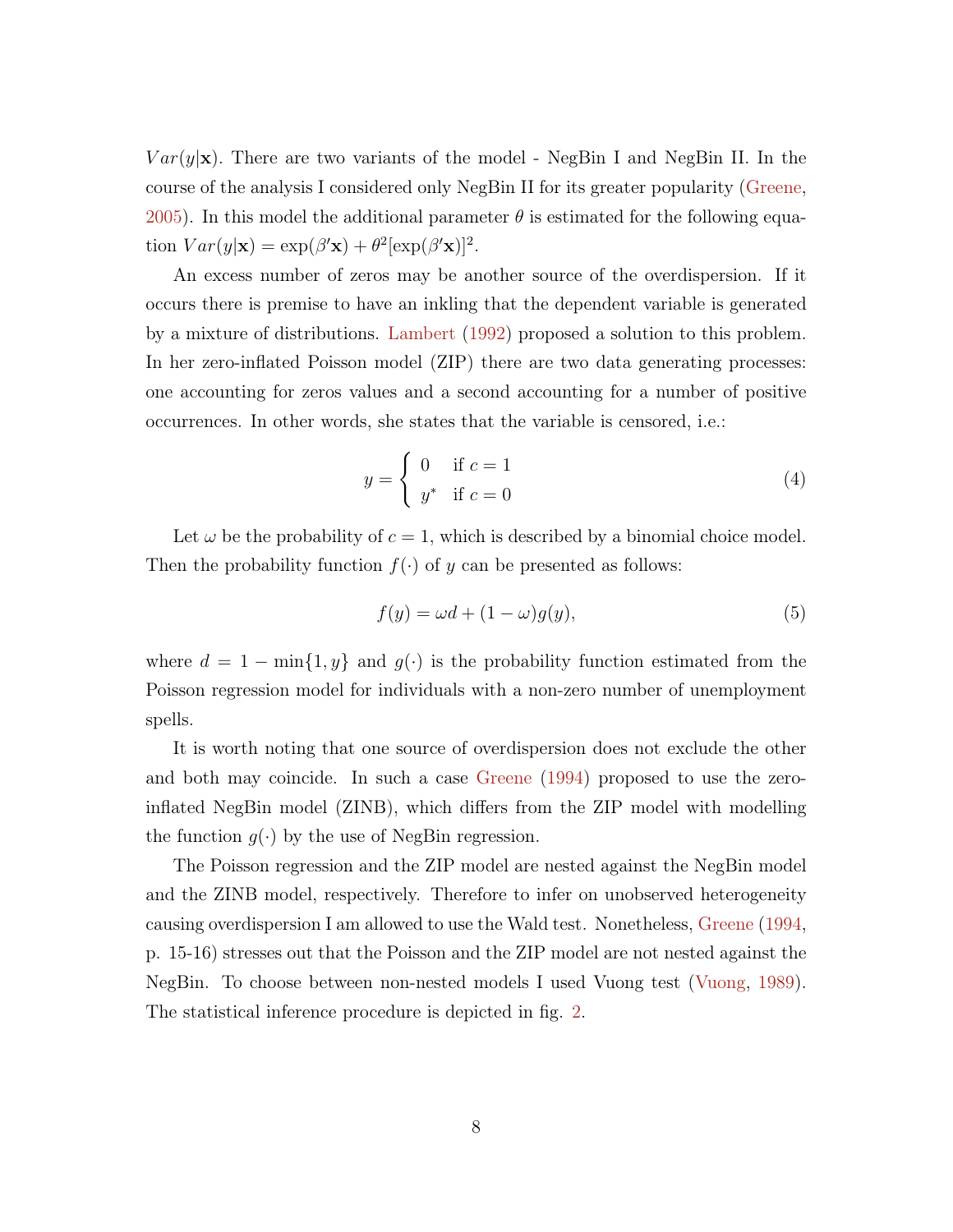<span id="page-9-0"></span>

Figure 2: Statistical inference procedure for count-data models

#### <span id="page-9-1"></span>4 Empirical Results

In the course of the analysis I considered the following models: the Poisson model, the NegBin II model, the ZIP model, and the ZINB model. I used statistical tests mentioned before to infer which of them describes the examined phenomenon the best. As fig. [3](#page-10-0) shows, on the basis of the conducted tests I ascertained that the ZINB is the best to explain the number of unemployment spells.

Tables [3](#page-12-0) and [4](#page-13-0) show the results of the estimation. Apart from one regional dummy and a covariate denoting tenure of an unemployed individual at the last workplace all variables are statistically significant at  $\alpha = 0.05$ . Moreover, an additional Wald test with a linear restriction  $\beta_{tenure} = \beta_{tenure\_un}$  proved that both parameters are statistically different. This observation confirms the theory that a part of the human capital acquired through learning-by-doing cannot be transferred across employers and is only useful for the particular firm.

Signs of estimates for overall experience (linear and squared variables) in the count equation (table [4\)](#page-13-0) may be surprising at first since they are at odds with to some extent - similar studies on labor mobility [\(Winkelmann and Zimmermann,](#page-18-2)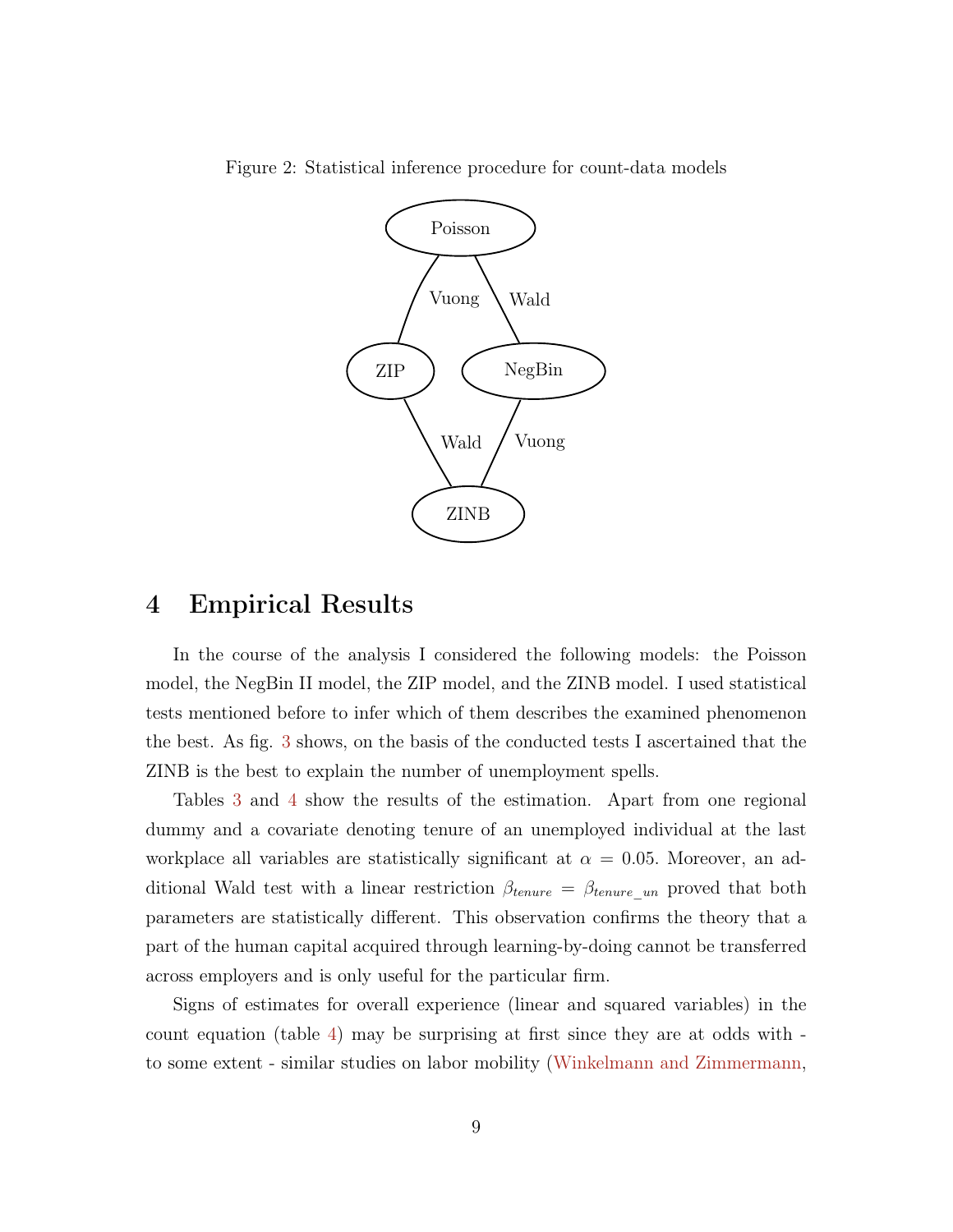Figure 3: Statistical inference results (p-value on arches).

<span id="page-10-0"></span>

[1998;](#page-18-2) [Winkelmann,](#page-18-4) [2003\)](#page-18-4). In the cited works the linear term estimate exhibits a negative sign and the squared part is positive while in my results signs are opposite. Such a state of affairs can be explained by the set of the remaining covariates. In my analysis there are covariates of tenure (for the employed and the unemployed) and employment duration in the last 10 years. In fact, a whole impact of overall experience associated with human capital accumulation was seized by these 3 other covariates. What remains in the influence of the variable was linked only with age. This remark shows a phenomenon of depreciation of the human capital (in our analysis with a decreasing pace) and the predominant role of the 'up-to-date' experience.

Logarithm of employment duration in the last ten years was introduced into the count equation of the model so that all observations could be comparable. If the exposure effect existed only, the estimate of  $\gamma$  should be equal to 1. In my results  $\hat{\gamma} = -0.4101964$  and differs from unit considerably. In fact we have two counteracting effects of employment duration:

$$
\hat{\gamma} = \hat{\eta} + 1 = -0.4101964. \tag{6}
$$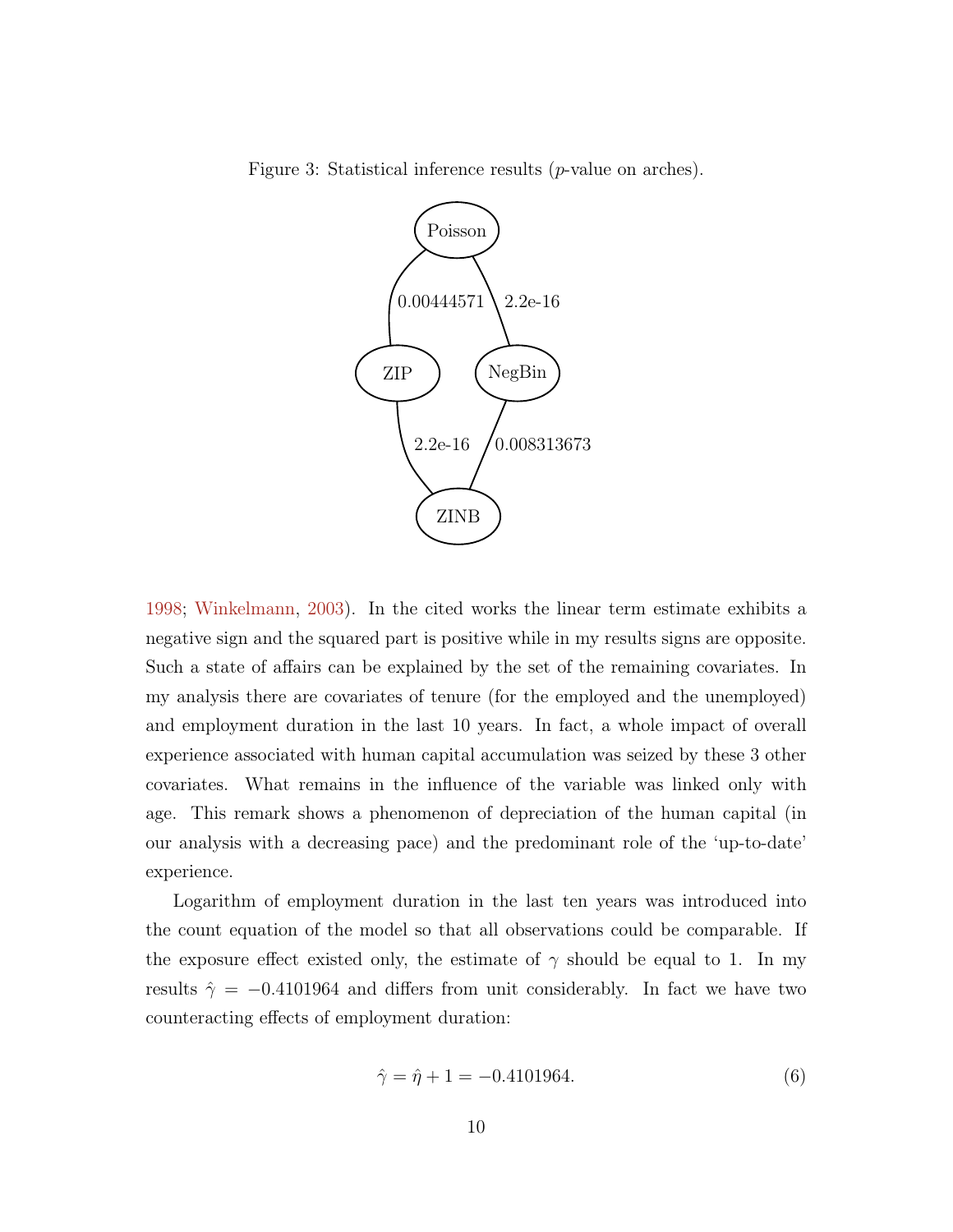In the above equation we have decomposition of both effects. Unit stands for the exposure effect and plays a role of a logarithmic offset. Effect  $\hat{\eta} = -1.41$  is an additional effect of employment duration which is connected with the mentioned 'up-to-date' experience. Its level surpasses the exposure effect and eventually the resultant impact of the both is negative.

Concerning the selection equation (table [3\)](#page-12-0) I was made to introduce the logarithm offset for the unemployment period with a restriction. This was necessary for achieving the MLE convergence. The goal of the selection equation is to distinguish zero and positive-count observations. The overwhelming majority (91%) of individuals of the count of zero exhibit employment duration of 120 months and, obviously, there are no individuals with employment duration of 120 months with a non-zero number of the unemployment spells (see fig. [1\)](#page-5-0). This implied that including the exposure effect without any restrictions would result in divergence of the algorithm. Unfortunately, imposing the restriction  $\alpha_t = 1$  in the selection equation may have led to seizing the influence of the employment duration by the covariates accounting for overall experience. As a result, there is a discrepancy in signs of estimates for this variable between both equations.

In the model I included dummies denoting voivodeships comparing the mean 1997 country level. Fig. [4](#page-14-0) presents a multiplying influence of the occupation place on the dismissal probability ceteris paribus. This multiplier is quite scattered. The probability of dismissal is nearly twice as big in the Podkarpackie region as in Małopolskie ceteris paribus.

The comparison of the goodness of fit is presented in fig. [5](#page-15-0) in the manner proposed by [\(Long,](#page-18-9) [1997\)](#page-18-9). It illustrates differences in fractions of predicted counts between the model and the observed values. We can see that there is small improvement in prediction performance of the Poisson (red line) and the ZIP model (green line) comparing the Poisson model with constant only (yellow line). Admittedly, in spite of the result of the Vuong test the selection equation in the ZIP model does not better a predictive quality of the model. However, this equation brought amelioration in the ZINB model comparing the NegBin II model. The binomial equation slightly underestimates the zero fraction. Eventually, in the ZINB model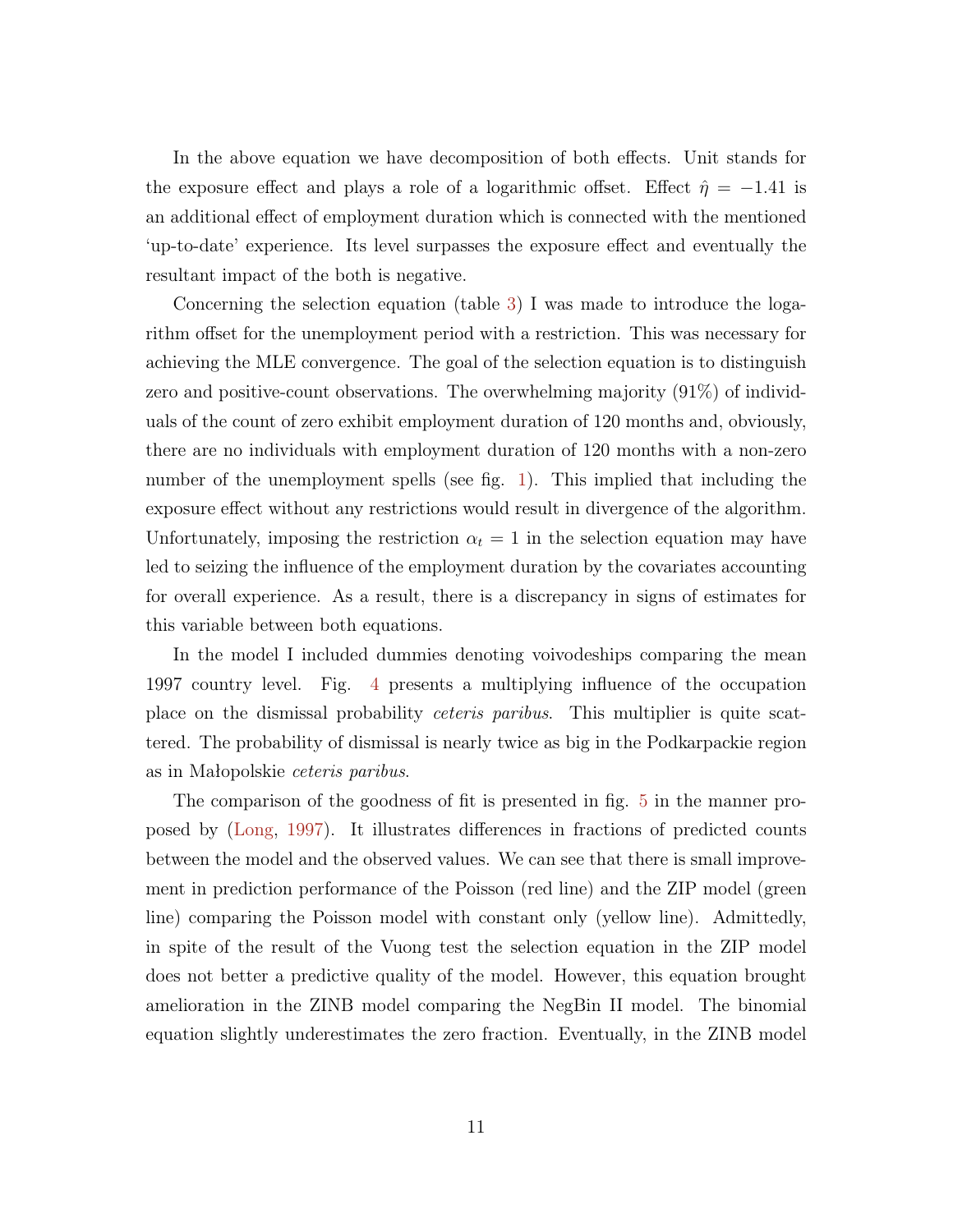the maximal difference between the theoretical fraction and the empirical fraction is equal to 0.039 for the count of 1.

<span id="page-12-0"></span>Table 3: Zero-inflated negative-binomial regression results for a number of layoffs. Selection equation (logit link) with the logarithmic offset of  $t$ .

| Variable         | Estimate    | Std. Error $p$ -value |            |
|------------------|-------------|-----------------------|------------|
| (Intercept)      | $-9.551547$ | 1.180332              | 5.86E-016  |
| exp              | 0.484058    | 0.098179              | 8.21E-007  |
| exp <sup>2</sup> | $-0.010223$ | 0.002212              | 3.82E-006  |
| tenure           | 0.221256    | 0.01963               | $~< 2e-16$ |
| aqe              | $-0.110921$ | 0.035598              | 0.00183    |
| edu<br>urs       | 0.169652    | 0.053633              | 0.00156    |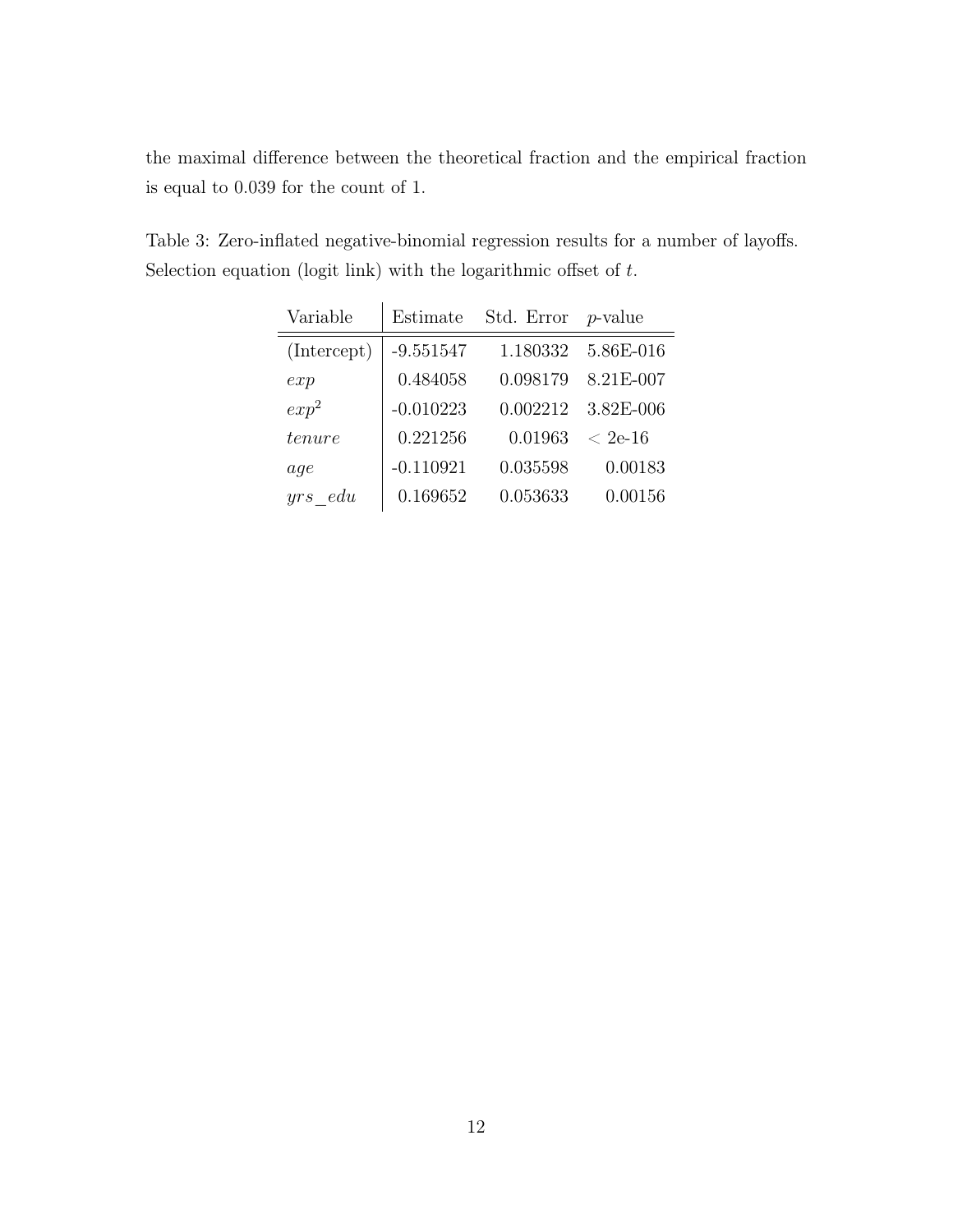<span id="page-13-0"></span>

| Variable                      | Estimate     | Std. Error | $p$ -value |
|-------------------------------|--------------|------------|------------|
| (Intercept)                   | 2.4968105    | 0.2646474  | $< 2e-16$  |
| Dolnośląskie                  | 0.5252591    | 0.1007174  | 1.84E-007  |
| Kujawsko-Pomorskie            | 0.4352118    | 0.1198918  | 0.000283   |
| Lubelskie                     | 0.6568332    | 0.1391172  | 2.34E-006  |
| Lubuskie                      | 0.4636921    | 0.1371465  | 0.000722   |
| Łódzkie                       | 0.5264386    | 0.1064458  | 7.59E-007  |
| Małopolskie                   | 0.2613364    | 0.1390907  | 0.060259   |
| Mazowieckie                   | 0.3715494    | 0.0897977  | 3.51E-005  |
| Opolskie                      | 0.43533      | 0.172861   | 0.01179    |
| Podkarpackie                  | 0.6567169    | 0.1219539  | 7.25E-008  |
| Podlaskie                     | 0.5087641    | 0.1723553  | 0.003159   |
| Pomorskie                     | 0.6846627    | 0.115553   | 3.12E-009  |
| Śląskie                       | 0.3270036    | 0.092191   | 0.00039    |
| Świętokrzyskie                | 0.5344152    | 0.1686163  | 0.001527   |
| Warmińsko-Mazurskie           | 0.3933553    | 0.12514    | 0.00167    |
| Wielkopolskie                 | 0.3255851    | 0.1050285  | 0.001935   |
| Zachodniopomorskie            | 0.5556994    | 0.1244597  | 8.01E-006  |
| exp                           | 0.0749304    | 0.010165   | 1.69E-013  |
| $exp^2$                       | $-0.0023292$ | 0.0002696  | $< 2e-16$  |
| tenure                        | $-0.0603219$ | 0.0101201  | 2.51E-009  |
| $t$ enure $\_{un}$            | 0.0027389    | 0.0066055  | 0.678413   |
| yrs edu                       | $-0.0835757$ | 0.0122588  | 9.26E-012  |
| female                        | $-0.1847443$ | 0.048633   | 0.000145   |
| $ln \, \epsilon$ <i>mploy</i> | $-0.4101964$ | 0.053207   | 1.26E-014  |
| $\ln \theta$                  | 1.5362151    | 0.168068   | $< 2e-16$  |

Table 4: Zero-inflated negative-binomial regression results for the number of layoffs. Count equation.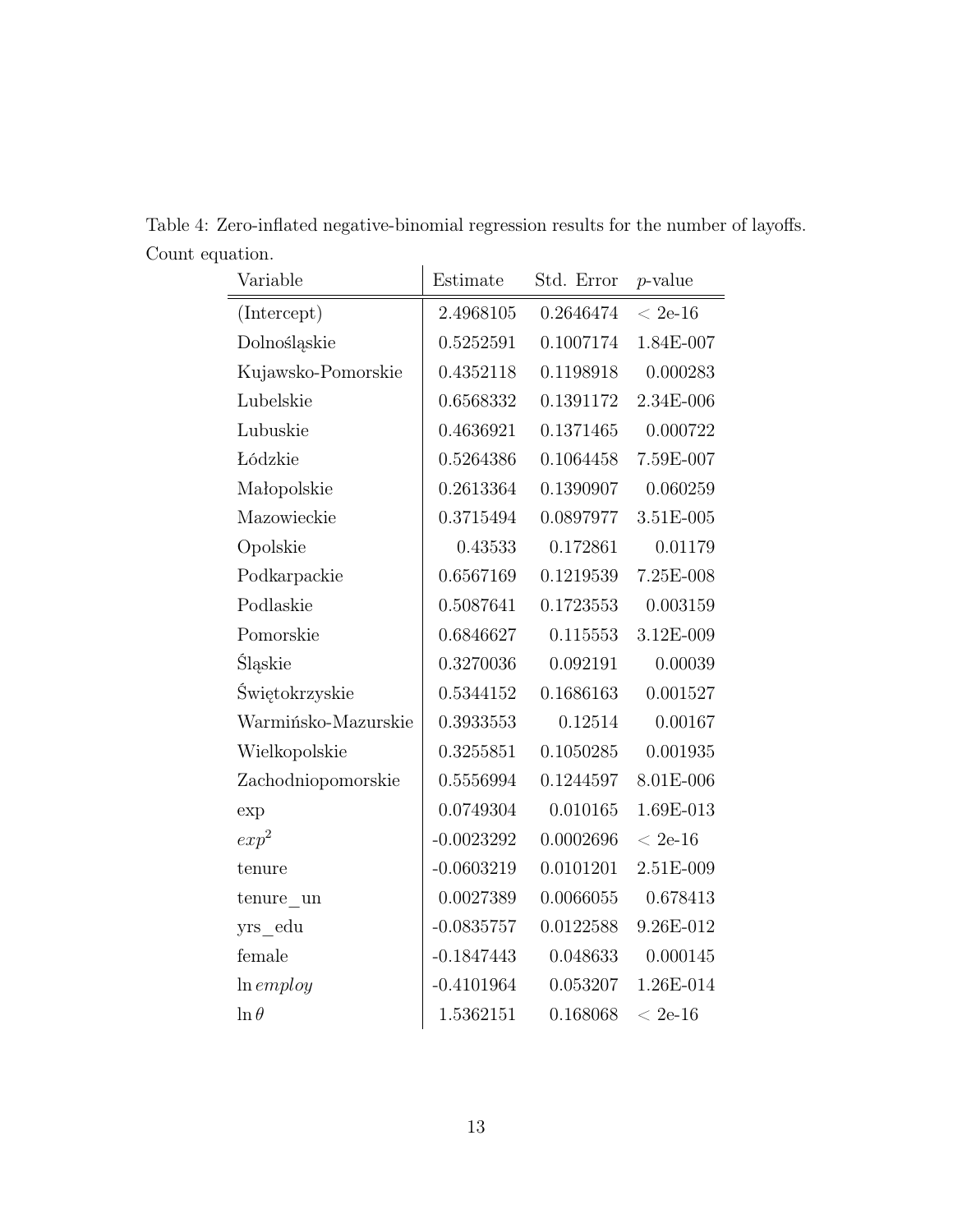<span id="page-14-0"></span>Figure 4: Multiplying factor for job-termination intensity comparing the 1997 country mean.



Source: Own computation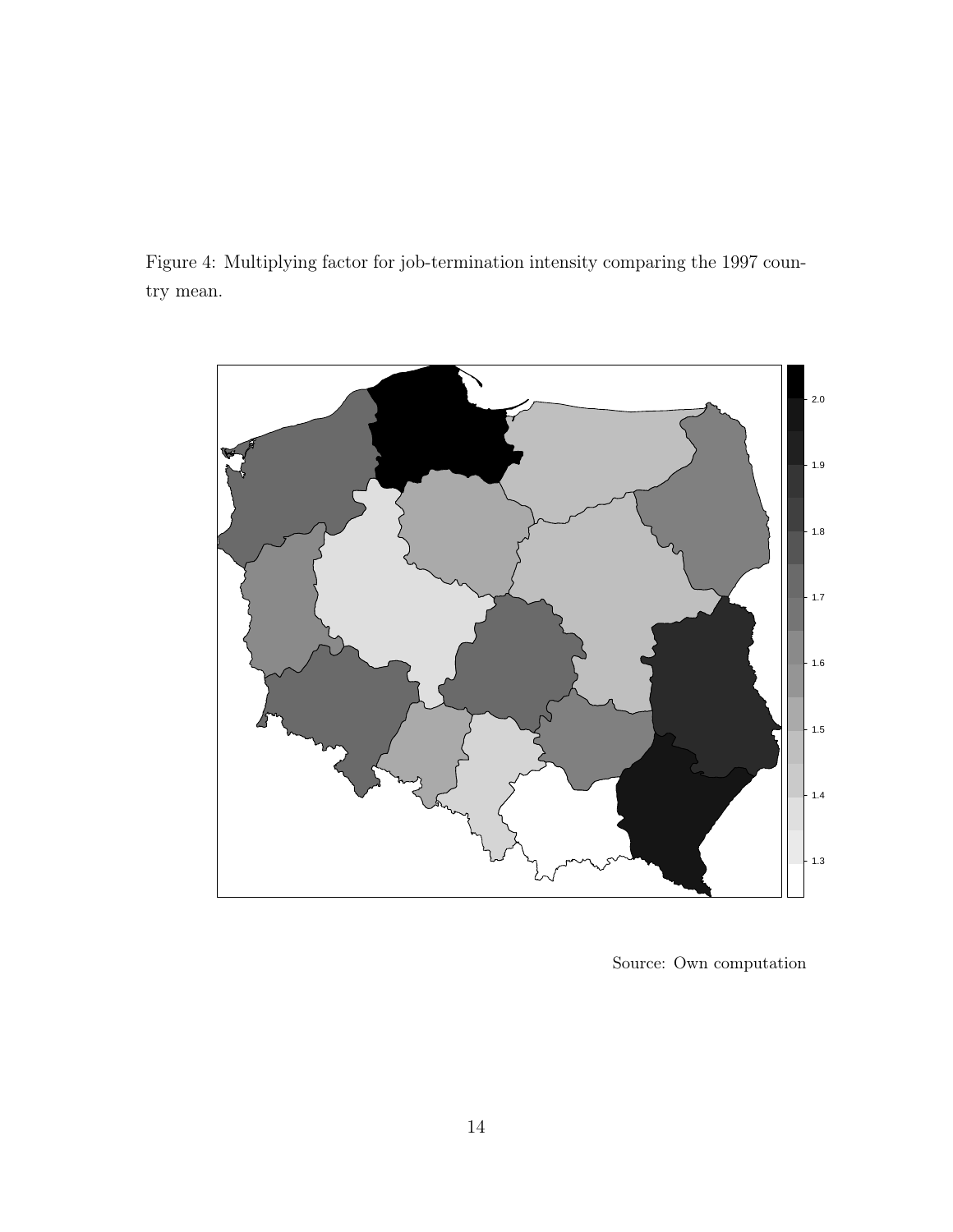<span id="page-15-0"></span>



Source: Own computation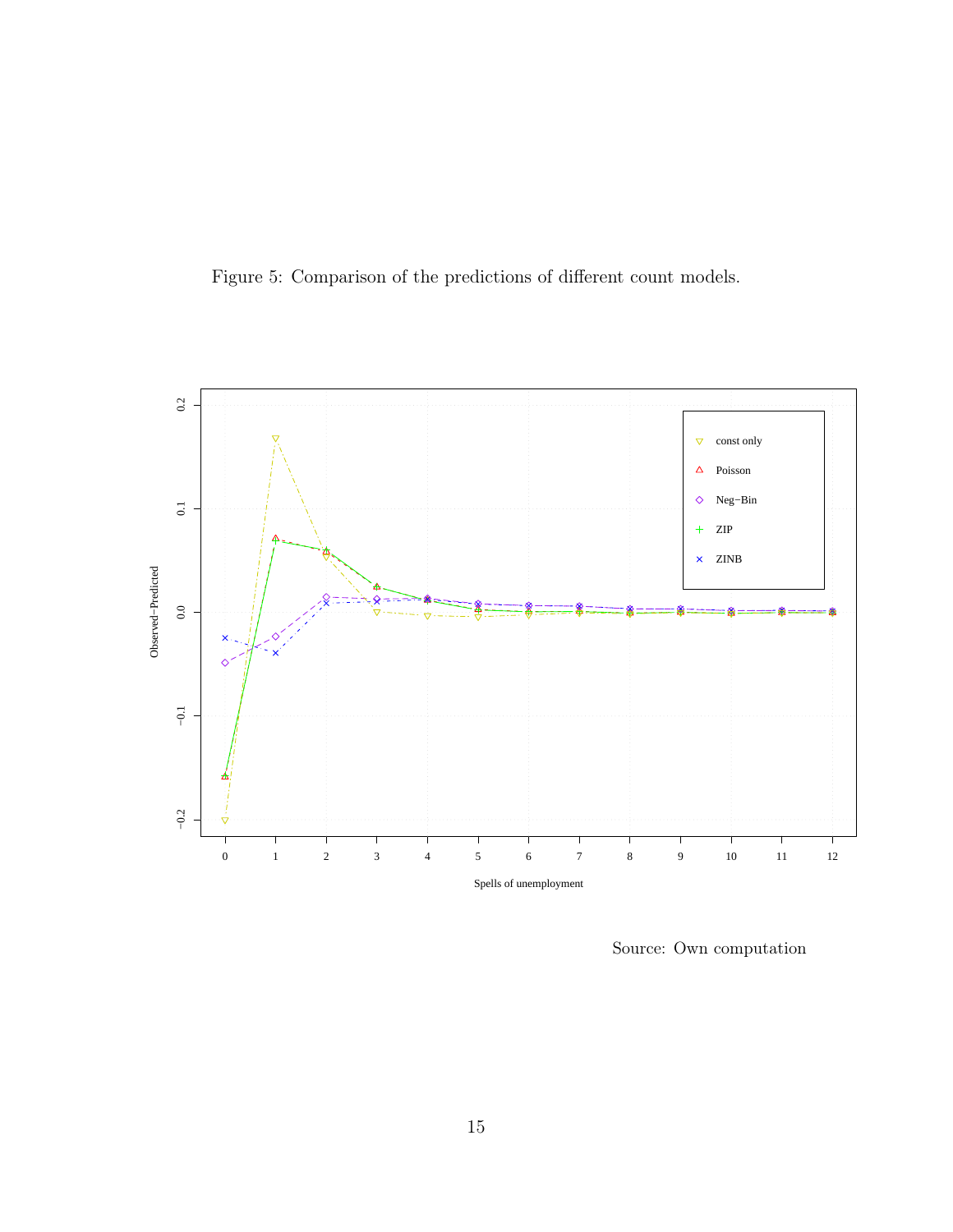### 5 Conclusions

The conducted study provides a few interesting facts about the Polish labor market. First, there exists depreciation of the human capital, which is manifested by the predominant role of the 'up-to-date' experience in the last 10 years. The overall experience does not decrease the job-termination probability but even increases it. Such a state of affairs may be caused by the character of the Polish economy. The economic transition in the 1990's resulted in the deep change of the labor market and in consequence the experience gained before 1989 might have become less useful for the market economy reality. The negative resultant impact of employment duration in the last 10 years confirms this conjecture.

Furthermore, the analysis proved that there exists a firm-specific part of human capital which cannot be transferred across employers. The tenure of an employed individual decreases the involuntary job-separation probability, whereas the tenure at the last workplace for an unemployed person does not exhibit a statistically significant impact.

To sum up, the conducted analysis may be considered the first step in the calibration of a job-search model with heterogeneous agents for the Polish economy. Ultimately, the estimation of the remaining parameters of the fundamental reservation wage equation would enable to define reservation wages depending on the characteristics of individuals.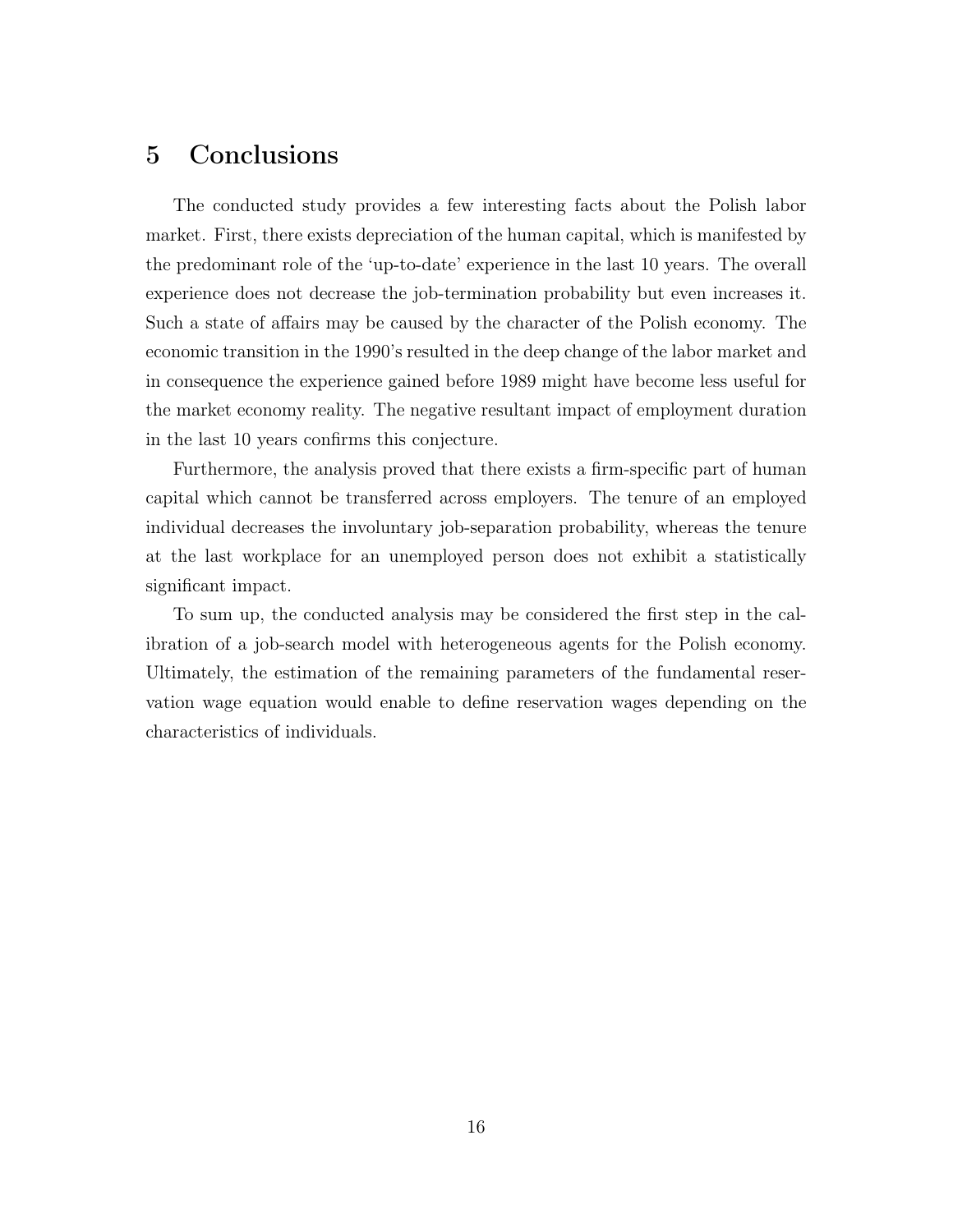### References

- <span id="page-17-2"></span>Becker, G. S. (1962): "Investment in Human Capital: A Theoretical Analysis," Journal of Political Economy, 70.
- <span id="page-17-4"></span>Börsch-Supan, A. (1990): "Education and its double-edged impact on mobility," Economics of Education Review, 9(1), 39–53.
- <span id="page-17-1"></span>BURDETT, K., AND D. T. MORTENSEN (1980): "Search, Layoffs, and Labor Market Equilibrium," Journal of Political Economy, 88(4), 652–72.
- <span id="page-17-0"></span>- (1998): "Wage Differentials, Employer Size, and Unemployment," International Economic Review, 39(2), 257–73.
- CAMERON, A. C., AND P. K. TRIVEDI (1998): Regression Analysis of Count Data. Cambridge University Press.

 $-$  (2005): *Microeconometrics: Methods and Applications*. Cambridge University Press.

- <span id="page-17-3"></span>Cichomski, B., T. Jerzy, and M. Zielinski (2009): "Polish General Social Surveys: machine readable data file 1992-2008," Institute for Social Studies, University of Warsaw.
- <span id="page-17-6"></span>Eckstein, Z., and G. J. van den Berg (2007): "Empirical labor search: A survey," Journal of Econometrics,  $136(2)$ ,  $531-564$ .
- <span id="page-17-7"></span>Flinn, C. J. (2002): "Labour Market Structure and Inequality: A Comparison of Italy and the U.S," Review of Economic Studies, 69(3), 611–45.
- <span id="page-17-5"></span>FRENCH, E., AND C. TABE (2010): "Identification of Models of Labor Market," in Handbook of Labor Economics, ed. by O. Ashenfelter, and D. Card, vol. 4. Elsevier, 1 edn.
- <span id="page-17-8"></span>Greene, W. (1994): "Accounting for Excess Zeros and Sample Selection in Poisson and Negative Binomial Regression Models," Working Papers 94-10, New York University, Leonard N. Stern School of Business, Department of Economics.